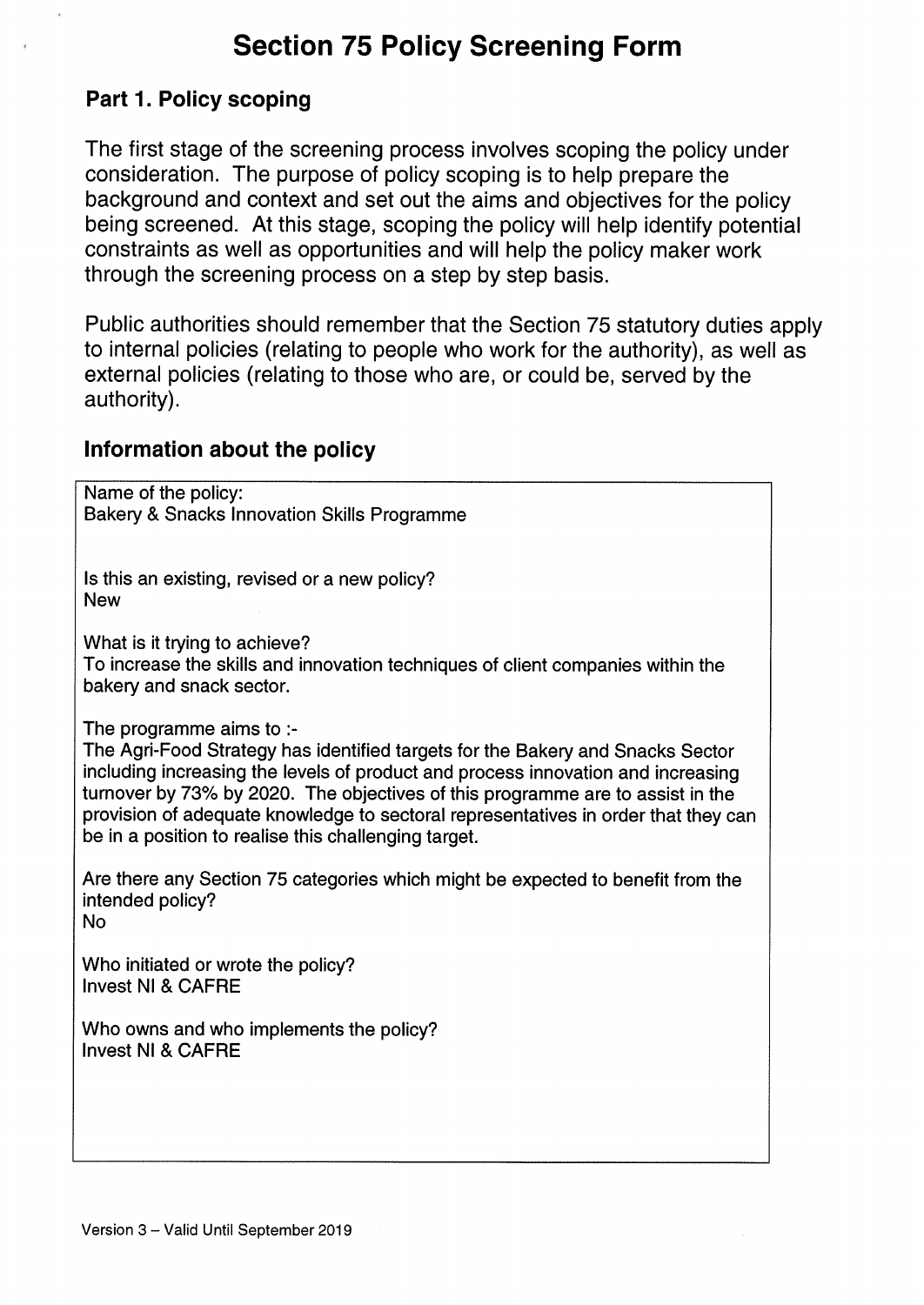### Implementation factors

Are there any factors which could contribute to/detract from the intended aim/outcome of the policy/decision?

### No

If yes, are they r. financial **MA** legislative other, please specify

# Main stakeholders affected

Who are the internal and external stakeholders (actual or potential) that the policy will impact upon?

 $\blacksquare$  staff

- service users
- other public sector organisations
- voluntary/community/trade unions
	- other, please specify

# Other policies with <sup>a</sup> bearing on this policy

 $\bullet$  what are they?

The Agri-Food Strategy to 2020

- who owns them?
- The Agri-Food Strategy Board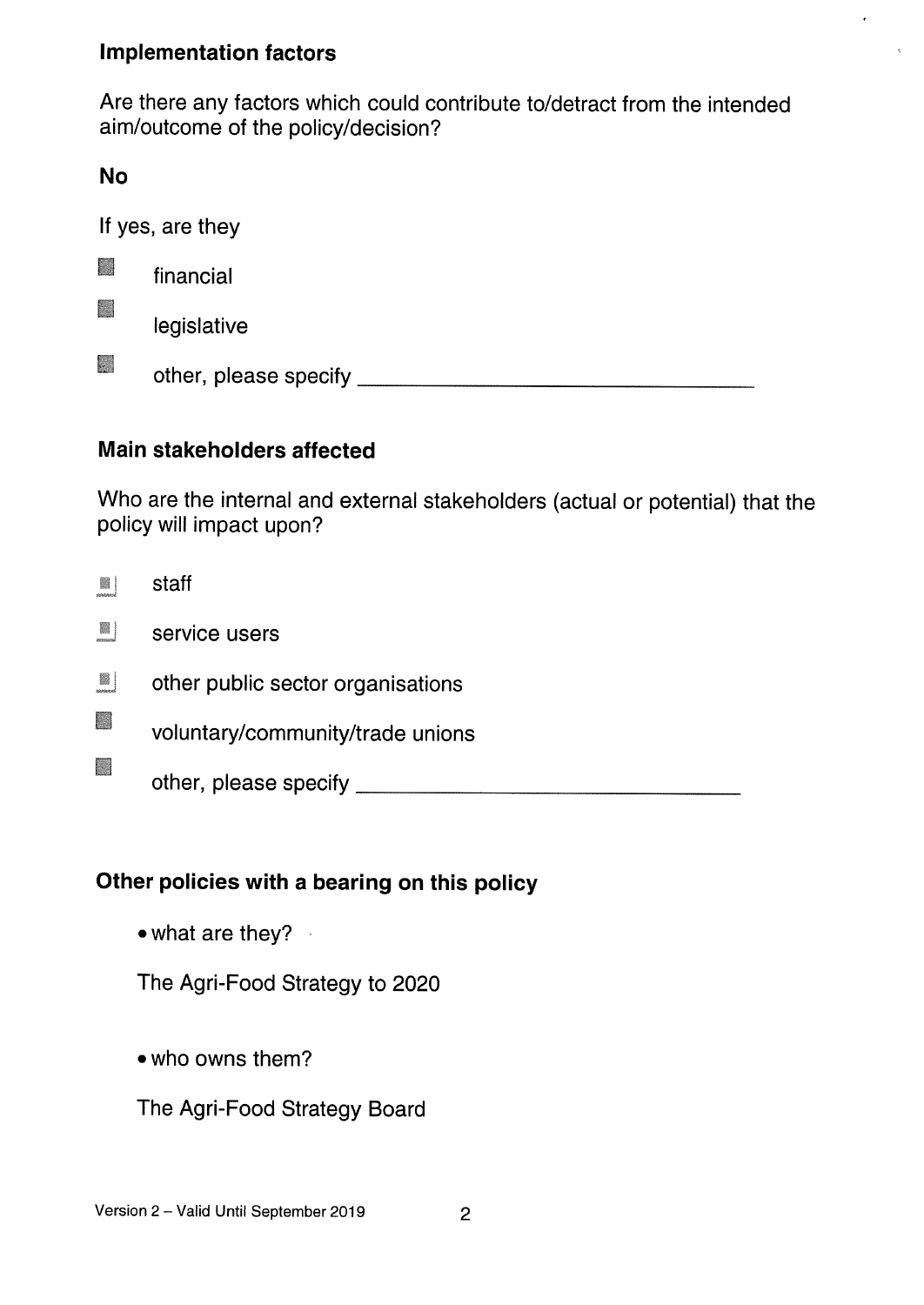### Available evidence

Evidence to help inform the screening process may take many forms. Public authorities should ensure that their screening decision is informed by relevant data.

What evidence/information (both qualitative and quantitative) have you gathered to inform this policy? Specify details for each of the Section 75 categories.

| <b>Section 75</b><br>category | <b>Details of evidence/information</b>                                                            |
|-------------------------------|---------------------------------------------------------------------------------------------------|
| Religious<br>belief           | None.                                                                                             |
| <b>Political</b><br>opinion   | None.                                                                                             |
| Racial group                  | None.                                                                                             |
| Age                           | None.                                                                                             |
| <b>Marital status</b>         | None.                                                                                             |
| Sexual<br>orientation         | None.                                                                                             |
| Men and<br>women<br>generally | None.                                                                                             |
| <b>Disability</b>             | None.                                                                                             |
| Dependants                    | We will make reasonable adjustment to anyone who requires<br>assistance in accessing our services |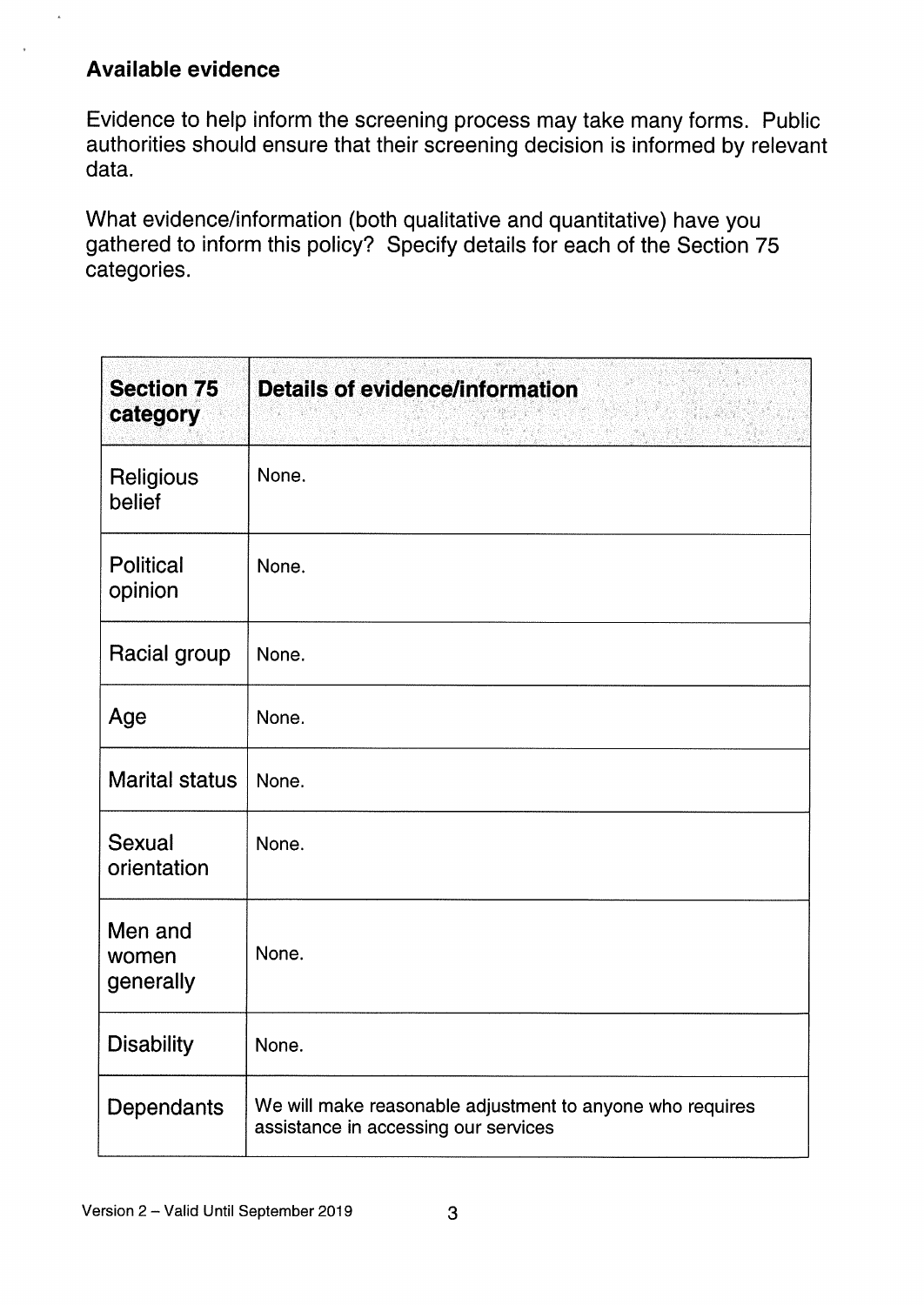# Needs, experiences and priorities

Taking into account the information referred to above, what are the different needs, experiences and priorities of each of the following categories, in relation to the particular policy/decision? Specify details for each of the Section 75 categories

| <b>Section 75</b><br>category | <b>Details of needs/experiences/priorities</b>                                                     |
|-------------------------------|----------------------------------------------------------------------------------------------------|
| Religious<br>belief           | None.                                                                                              |
| <b>Political</b><br>opinion   | None.                                                                                              |
| Racial group                  | None.                                                                                              |
| Age                           | None.                                                                                              |
| <b>Marital status</b>         | None.                                                                                              |
| Sexual<br>orientation         | None.                                                                                              |
| Men and<br>women<br>generally | None.                                                                                              |
| <b>Disability</b>             | We will make reasonable adjustment to anyone who requires<br>assistance in accessing our services. |
| Dependants                    | None.                                                                                              |

 $\bar{z}$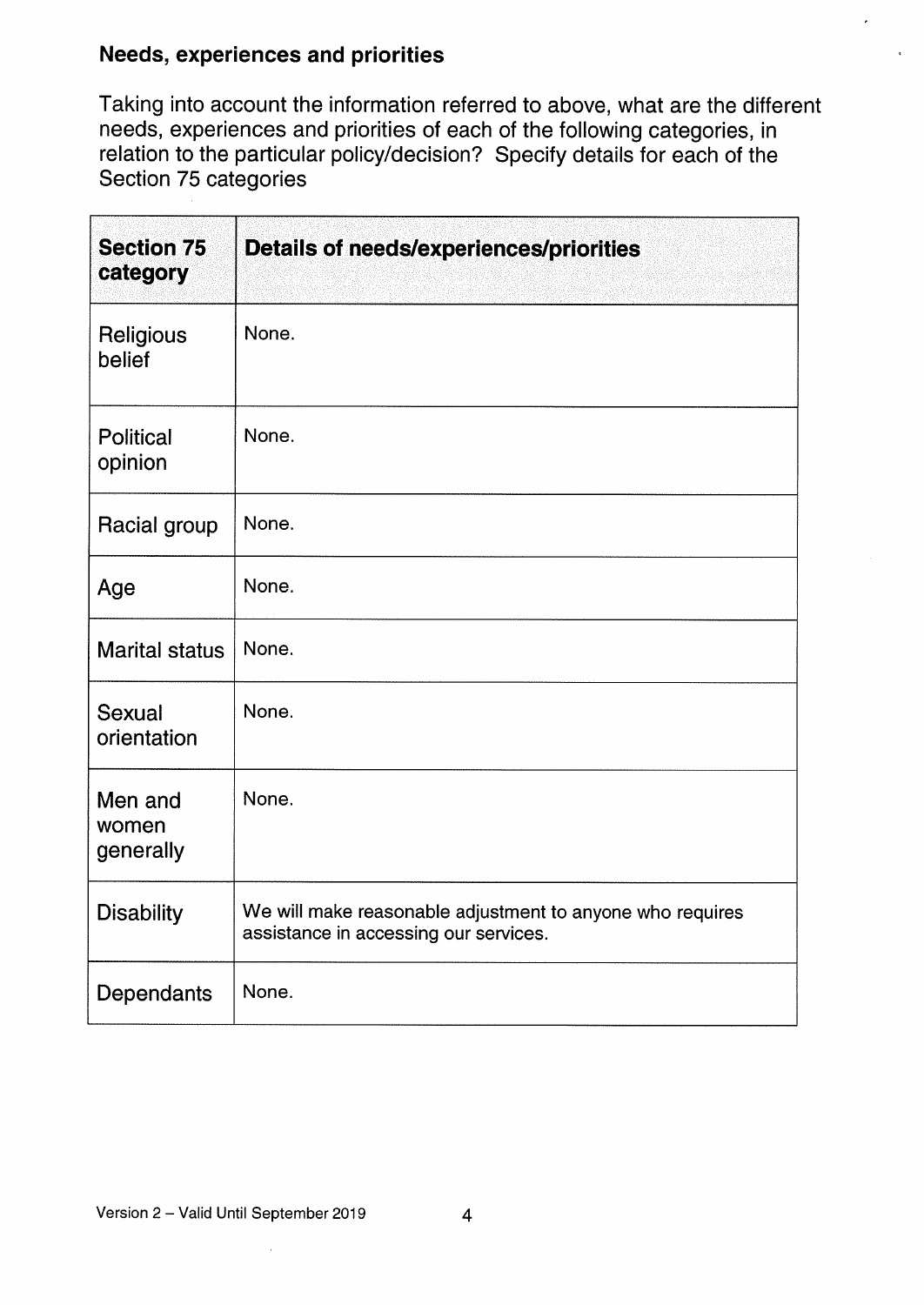# Part 2. Screening questions

#### Introduction

In making a decision as to whether or not there is a need to carry out an equality impact assessment, the public authority should consider its answers to the questions 1-4 which are given on pages 66-68 of this Guide.

If the public authority's conclusion is **none** in respect of all of the Section 75 equality of opportunity and/or good relations categories, then the public authority may decide to screen the policy out. If a policy is 'screened out' as having no relevance to equality of opportunity or good relations, a public authority should give details of the reasons for the decision taken.

If the public authority's conclusion is **major** in respect of one or more of the Section 75 equality of opportunity and/or good relations categories, then consideration should be given to subjecting the policy to the equality impact assessment procedure.

If the public authority's conclusion is **minor** in respect of one or more of the Section 75 equality categories and/or good relations categories, then consideration should still be given to proceeding with an equality impact assessment, or to:

- measures to mitigate the adverse impact; or
- the introduction of an alternative policy to better promote equality of opportunity and/or good relations.

# In favour of a 'major' impact

- a) The policy is significant in terms of its strategic importance;
- b) Potential equality impacts are unknown, because, for example, there is insufficient data upon which to make an assessment or because they are complex, and it would be appropriate to conduct an equality impact assessment in order to better assess them;
- c) Potential equality and/or good relations impacts are likely to be adverse or are likely to be experienced disproportionately by groups of people including those who are marginalised or disadvantaged;
- d) Further assessment offers a valuable way to examine the evidence and develop recommendations in respect of a policy about which there are concerns amongst affected individuals and representative groups, for example in respect of multiple identities;
- e) The policy is likely to be challenged by way of judicial review;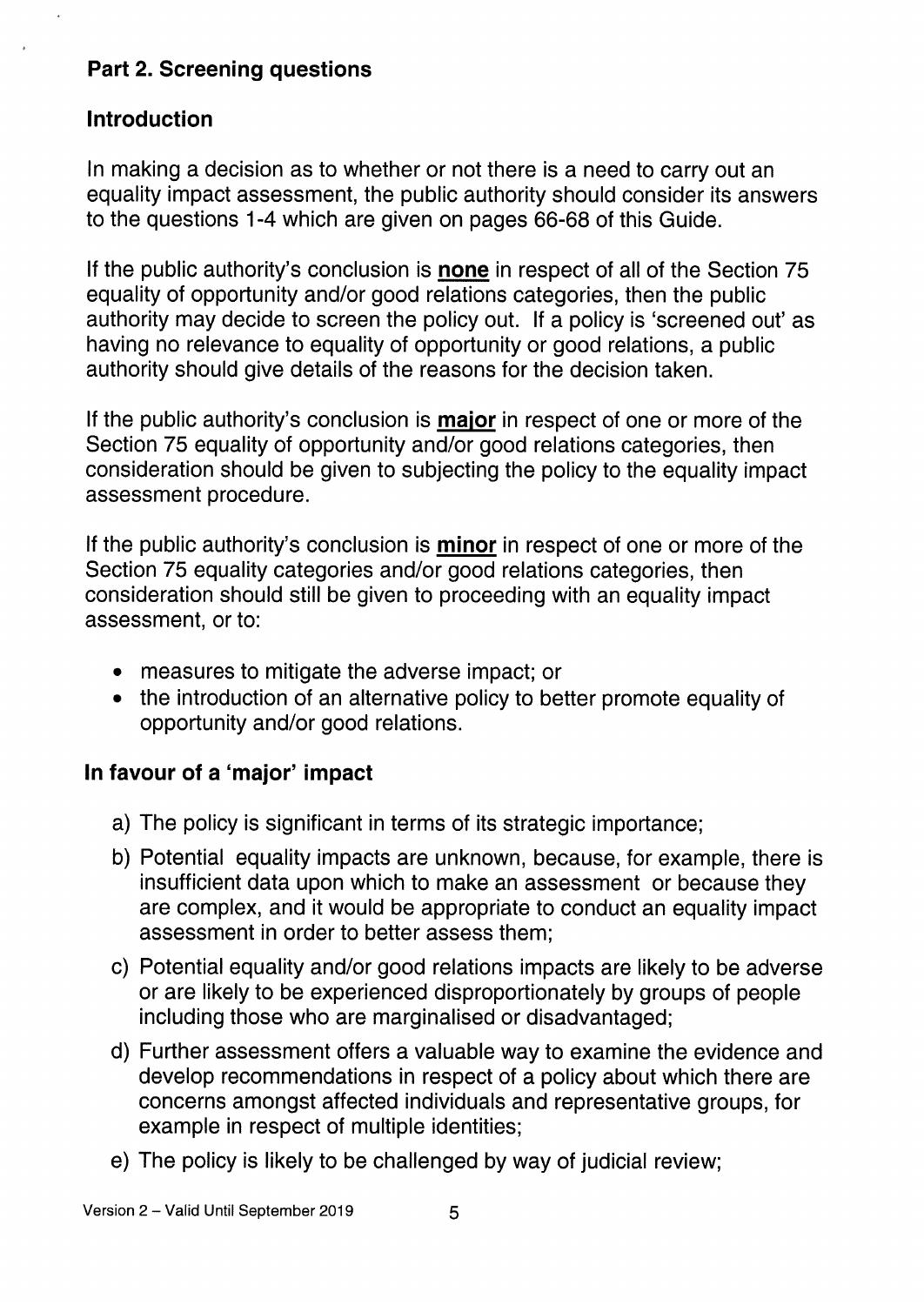f) The policy is significant in terms of expenditure.

#### In favour of 'minor' impact

- a) The policy is not unlawfully discriminatory and any residual potential impacts on people are judged to be negligible;
- b) The policy, or certain proposals within it, are potentially unlawfully discriminatory, but this possibility can readily and easily be eliminated by making appropriate changes to the policy or by adopting appropriate mitigating measures;
- c) Any asymmetrical equality impacts caused by the policy are intentional because they are specifically designed to promote equality of opportunity for particular groups of disadvantaged people;
- d) By amending the policy there are better opportunities to better promote equality of opportunity and/or good relations.

### In favour of none

- a) The policy has no relevance to equality of opportunity or good relations.
- b) The policy is purely technical in nature and will have no bearing in terms of its likely impact on equality of opportunity or good relations for people within the equality and good relations categories.

Taking into account the evidence presented above, consider and comment on the likely impact on equality of opportunity and good relations for those affected by this policy, in any way, for each of the equality and good relations categories, by applying the screening questions given overleaf and indicate the level of impact on the group i.e. minor, major or none.

 $\bar{1}$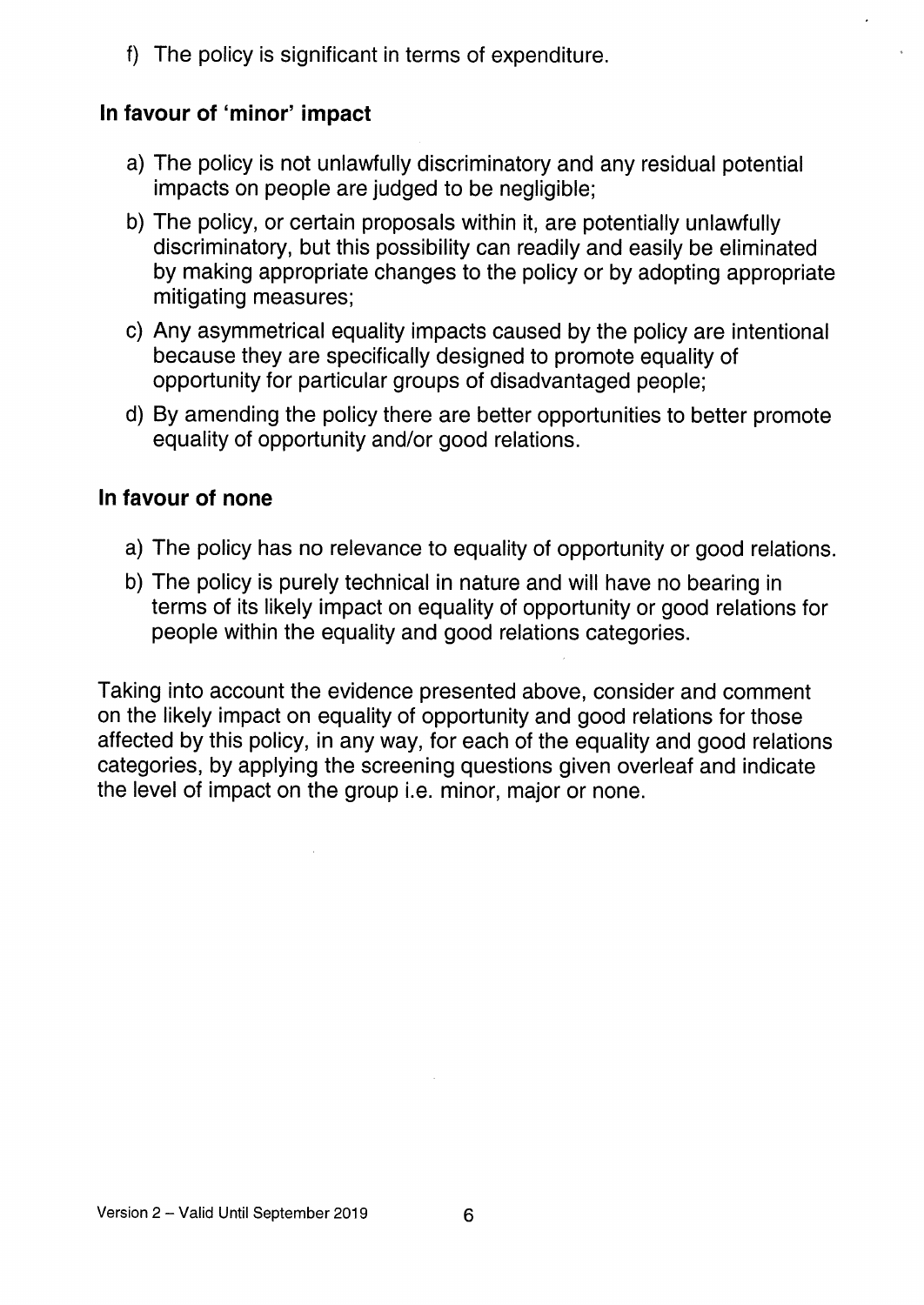# Screening questions

 $\epsilon$ 

 $\overline{z}$ 

| minor/major/none              | 1 What is the likely impact on equality of opportunity for those affected<br>by this policy, for each of the Section 75 equality categories? |                                      |
|-------------------------------|----------------------------------------------------------------------------------------------------------------------------------------------|--------------------------------------|
| Section 75<br>category        | Details of policy impact                                                                                                                     | Level of impact?<br>minor/major/none |
| Religious<br>belief           | None.                                                                                                                                        | None.                                |
| <b>Political</b><br>opinion   | None.                                                                                                                                        | None.                                |
| Racial<br>group               | None.                                                                                                                                        | None.                                |
| Age                           | None.                                                                                                                                        | None.                                |
| <b>Marital</b><br>status      | None.                                                                                                                                        | None.                                |
| Sexual<br>orientation         | None.                                                                                                                                        | None.                                |
| Men and<br>women<br>generally | None.                                                                                                                                        | None.                                |
| <b>Disability</b>             | None.                                                                                                                                        | None.                                |
| Dependants                    | None.                                                                                                                                        | None.                                |
|                               |                                                                                                                                              |                                      |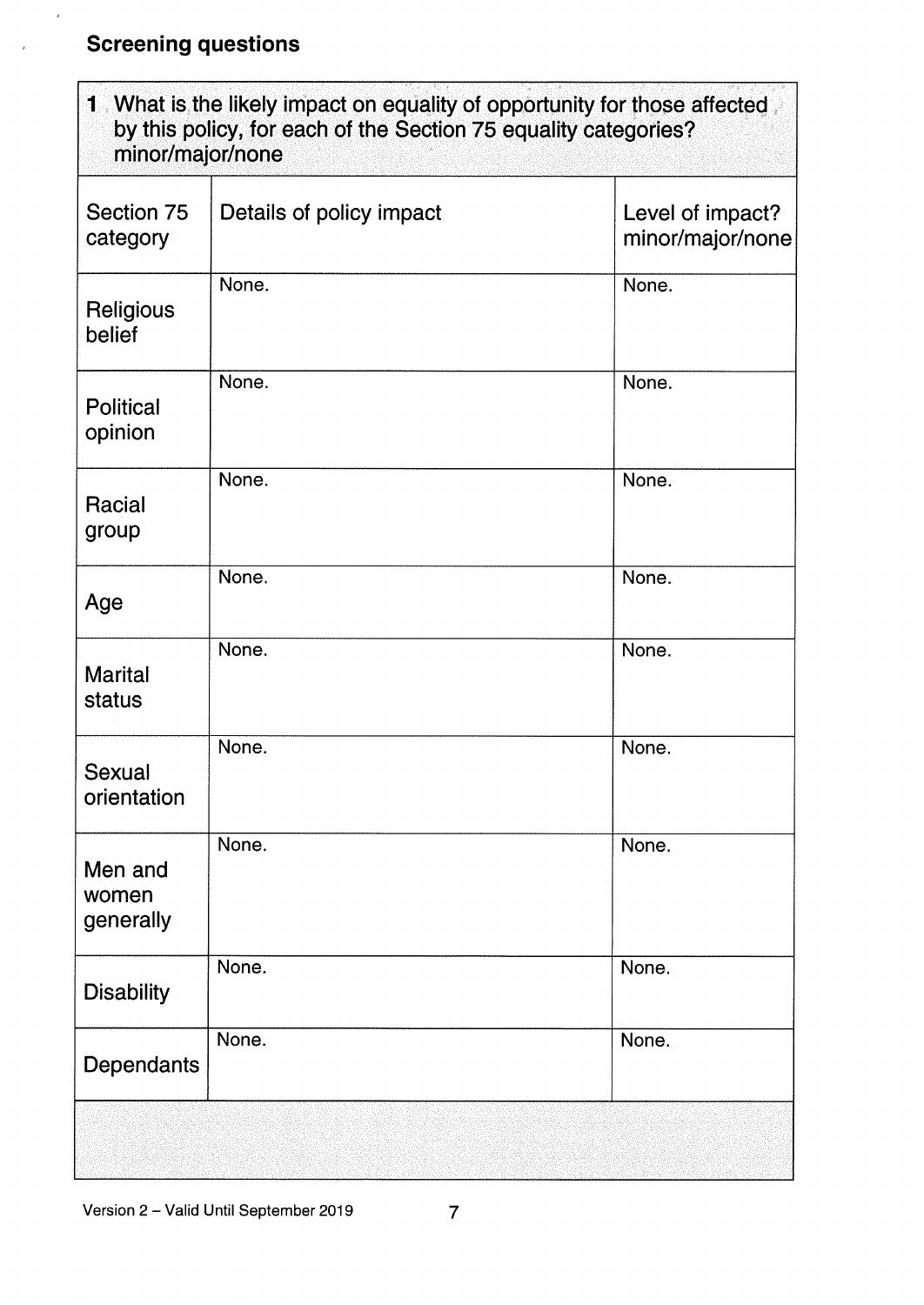### **2** Are there opportunities to better promote equality of opportunity for people within the Section 75 equalities categories?

| Section 75<br>category        | If Yes, provide details | If No, provide reasons                                                                                 |  |
|-------------------------------|-------------------------|--------------------------------------------------------------------------------------------------------|--|
| Religious<br>belief           |                         | No. Programme is aimed<br>specifically at Invest NI client<br>companies within the relevant<br>sector. |  |
| <b>Political</b><br>opinion   |                         | No. Programme is aimed<br>specifically at Invest NI client<br>companies within the relevant<br>sector. |  |
| Racial<br>group               |                         | No. Programme is aimed<br>specifically at Invest NI client<br>companies within the relevant<br>sector. |  |
| Age                           |                         | No. Programme is aimed<br>specifically at Invest NI client<br>companies within the relevant<br>sector. |  |
| <b>Marital</b><br>status      |                         | No. Programme is aimed<br>specifically at Invest NI client<br>companies within the relevant<br>sector. |  |
| Sexual<br>orientation         |                         | No. Programme is aimed<br>specifically at Invest NI client<br>companies within the relevant<br>sector. |  |
| Men and<br>women<br>generally |                         | No. Programme is aimed<br>specifically at Invest NI client<br>companies within the relevant<br>sector. |  |
| <b>Disability</b>             |                         | No. Programme is aimed<br>specifically at Invest NI client<br>companies within the relevant<br>sector. |  |
| Dependants                    |                         | No. Programme is aimed<br>specifically at Invest NI client<br>companies within the relevant<br>sector. |  |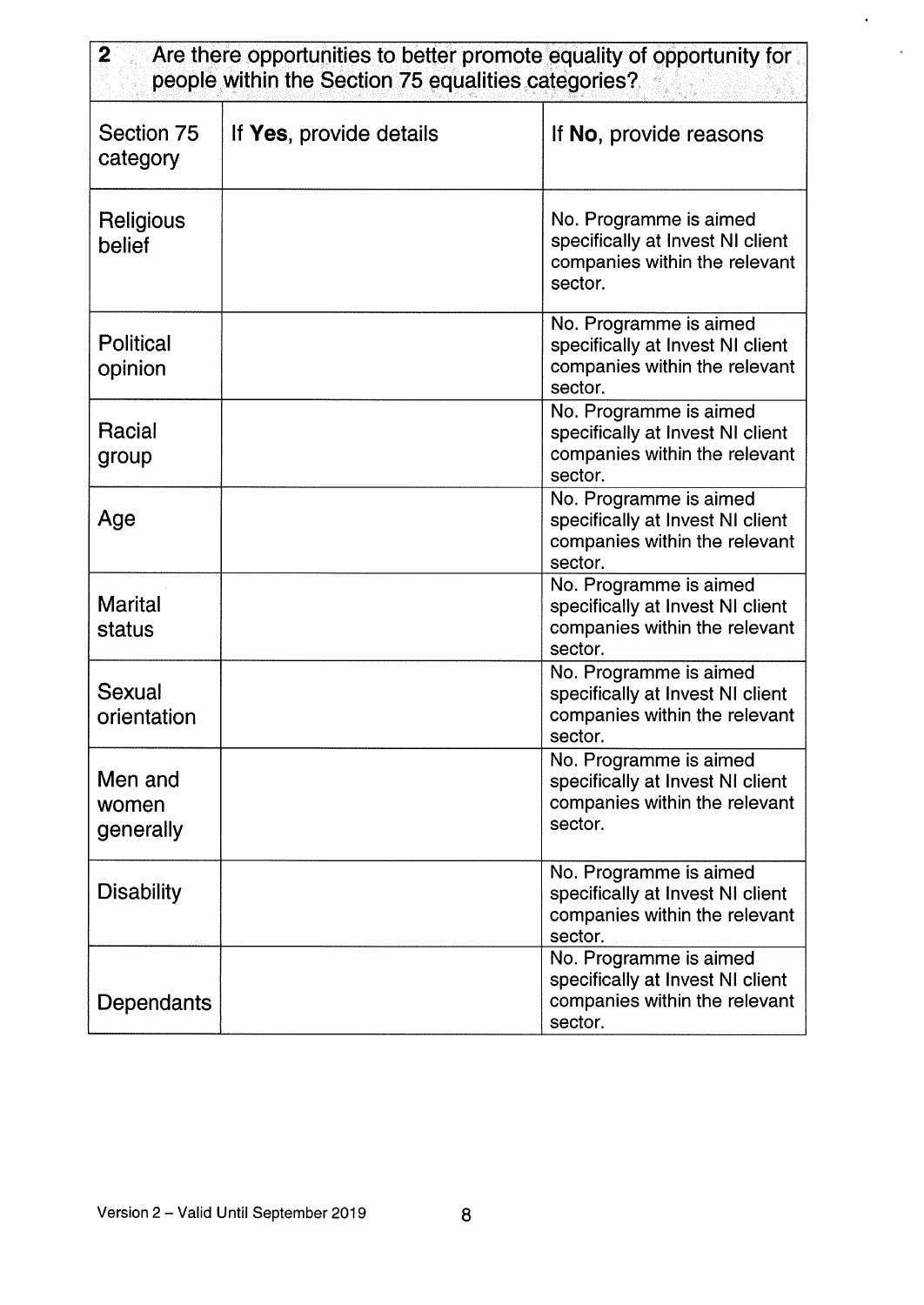| 3 To what extent is the policy likely to impact on good relations between<br>people of different religious belief, political opinion or racial group?<br>minor/major/none |                          |                                     |
|---------------------------------------------------------------------------------------------------------------------------------------------------------------------------|--------------------------|-------------------------------------|
| Good<br>relations<br>category                                                                                                                                             | Details of policy impact | Level of impact<br>minor/major/none |
| Religious<br>belief                                                                                                                                                       | None.                    | None.                               |
| <b>Political</b><br>opinion                                                                                                                                               | None.                    | None.                               |
| Racial<br>group                                                                                                                                                           | None.                    | None.                               |

| 4 Are there opportunities to better promote good relations between<br>people of different religious belief, political opinion or racial group? |                         |                                                                                                        |
|------------------------------------------------------------------------------------------------------------------------------------------------|-------------------------|--------------------------------------------------------------------------------------------------------|
| Good<br>relations<br>category                                                                                                                  | If Yes, provide details | If No, provide reasons                                                                                 |
| Religious<br>belief                                                                                                                            |                         | No. Programme is aimed<br>specifically at Invest NI client<br>companies within the relevant<br>sector. |
| Political<br>opinion                                                                                                                           |                         | No. Programme is aimed<br>specifically at Invest NI client<br>companies within the relevant<br>sector. |
| <b>Racial</b><br>group                                                                                                                         |                         | No. Programme is aimed<br>specifically at Invest NI client<br>companies within the relevant<br>sector. |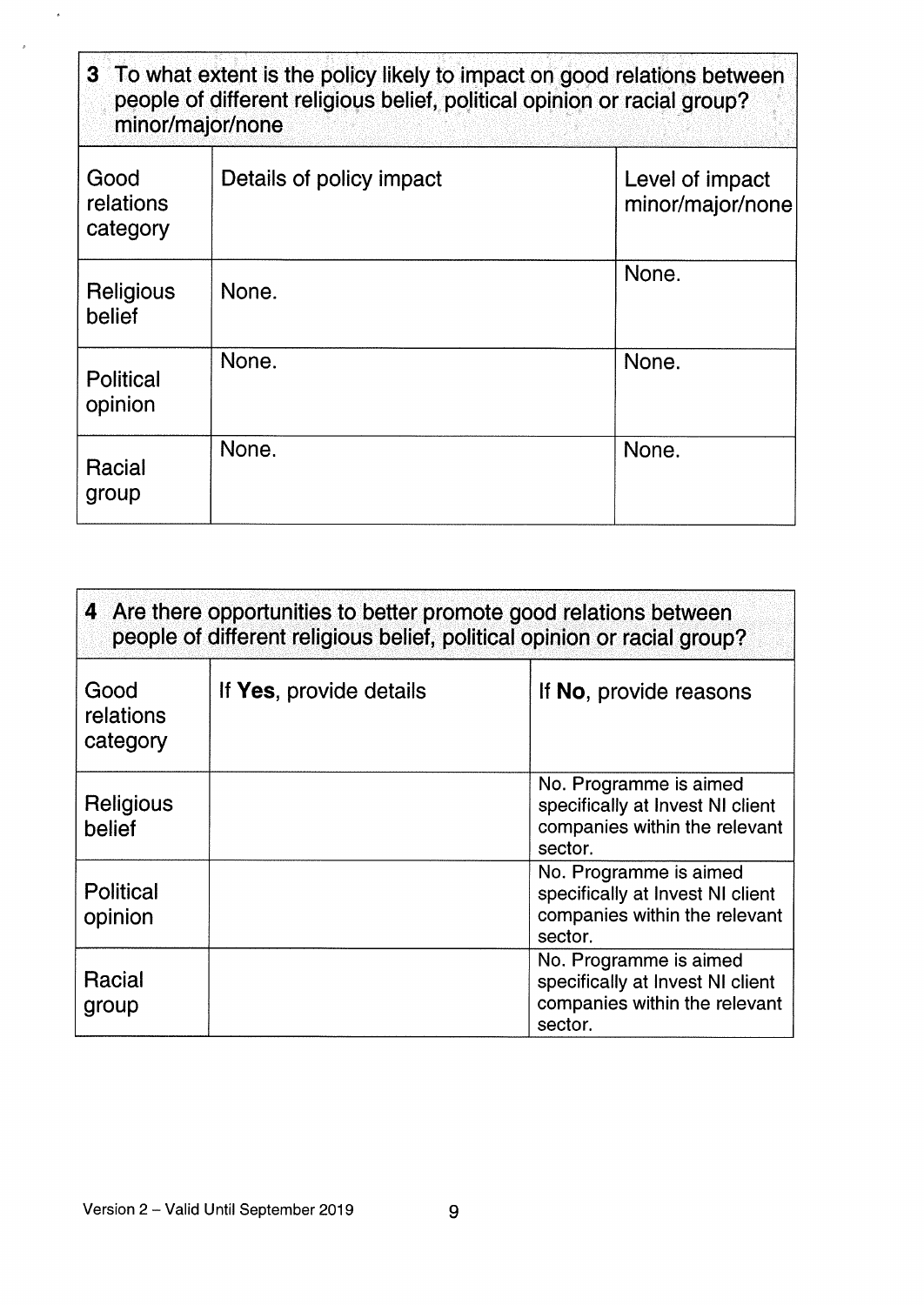# Additional considerations

#### Multiple identity

Generally speaking, people can fall into more than one Section 75 category. Taking this into consideration, are there any potential impacts of the policy/decision on people with multiple identities? (For example; disabled minority ethnic people, disabled women; young Protestant men; and young lesbians, gay and bisexual people).

Provide details of data on the impact of the policy on people with multiple identities. Specify relevant Section 75 categories concerned.

None.

#### Part 3. Screening decision

If the decision is not to conduct an equality impact assessment, please provide details of the reasons.

This programme will have no impact in terms of equality. However, We will make reasonable adjustment to anyone who requires assistance in accessing our services

If the decision is not to conduct an equality impact assessment the public authority should consider if the policy should be mitigated or an alternative policy be introduced.

If the decision is to subject the policy to an equality impact assessment, please provide details of the reasons.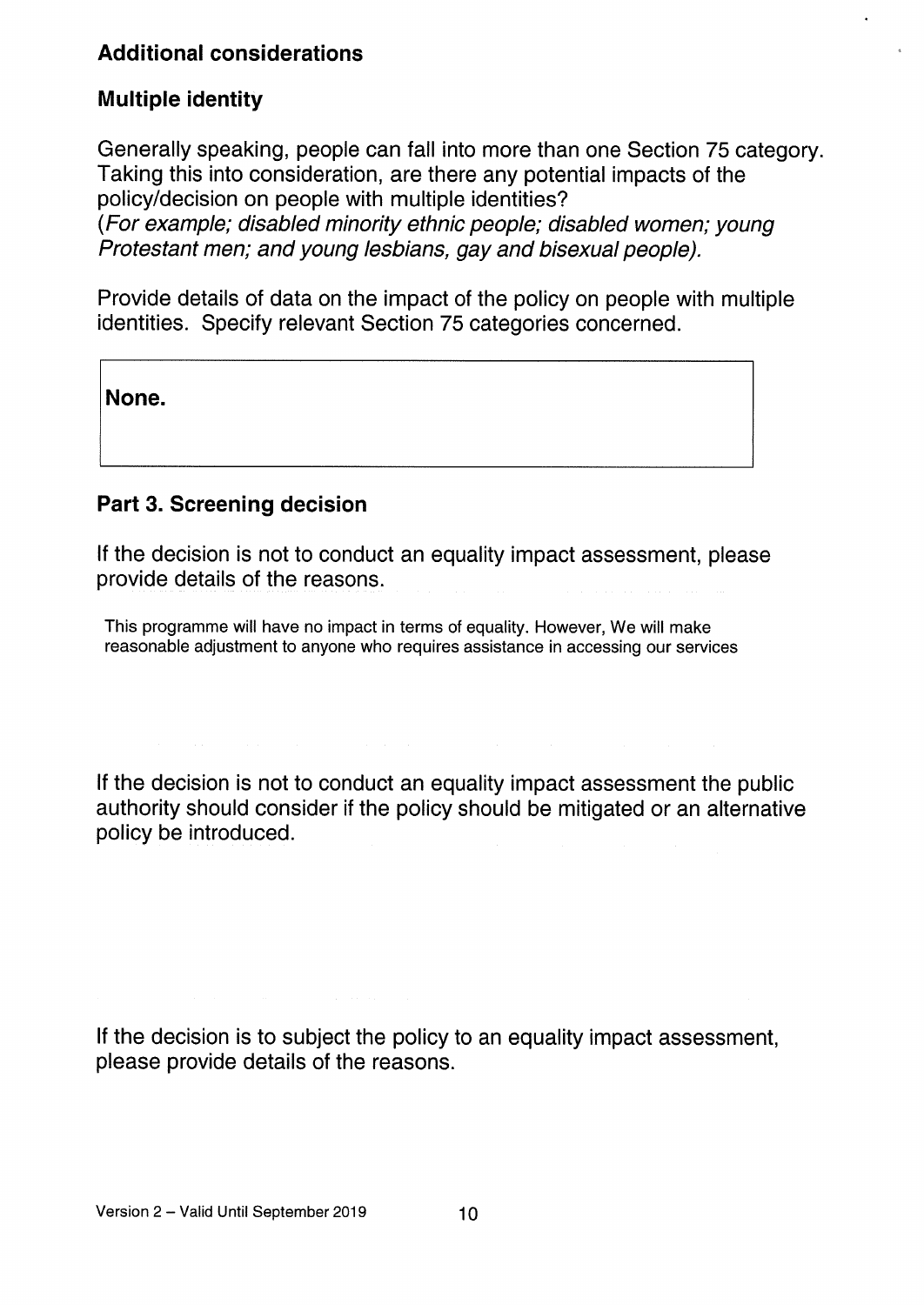All public authorities' equality schemes must state the authority's arrangements for assessing and consulting on the likely impact of policies adopted or proposed to be adopted by the authority on the promotion of equality of opportunity. The Commission recommends screening and equality impact assessment as the tools to be utilised for such assessments. Further advice on equality impact assessment may be found in a separate Commission publication: Practical Guidance on Equality Impact Assessment.

#### Mitigation

When the public authority concludes that the likely impact is 'minor' and an equality impact assessment is not to be conducted, the public authority may consider mitigation to lessen the severity of any equality impact, or the introduction of an alternative policy to better promote equality of opportunity or good relations.

Can the policy/decision be amended or changed or an alternative policy introduced to better promote equality of opportunity and/or good relations?

If so, give the reasons to support your decision, together with the proposed changes/amendments or alternative policy.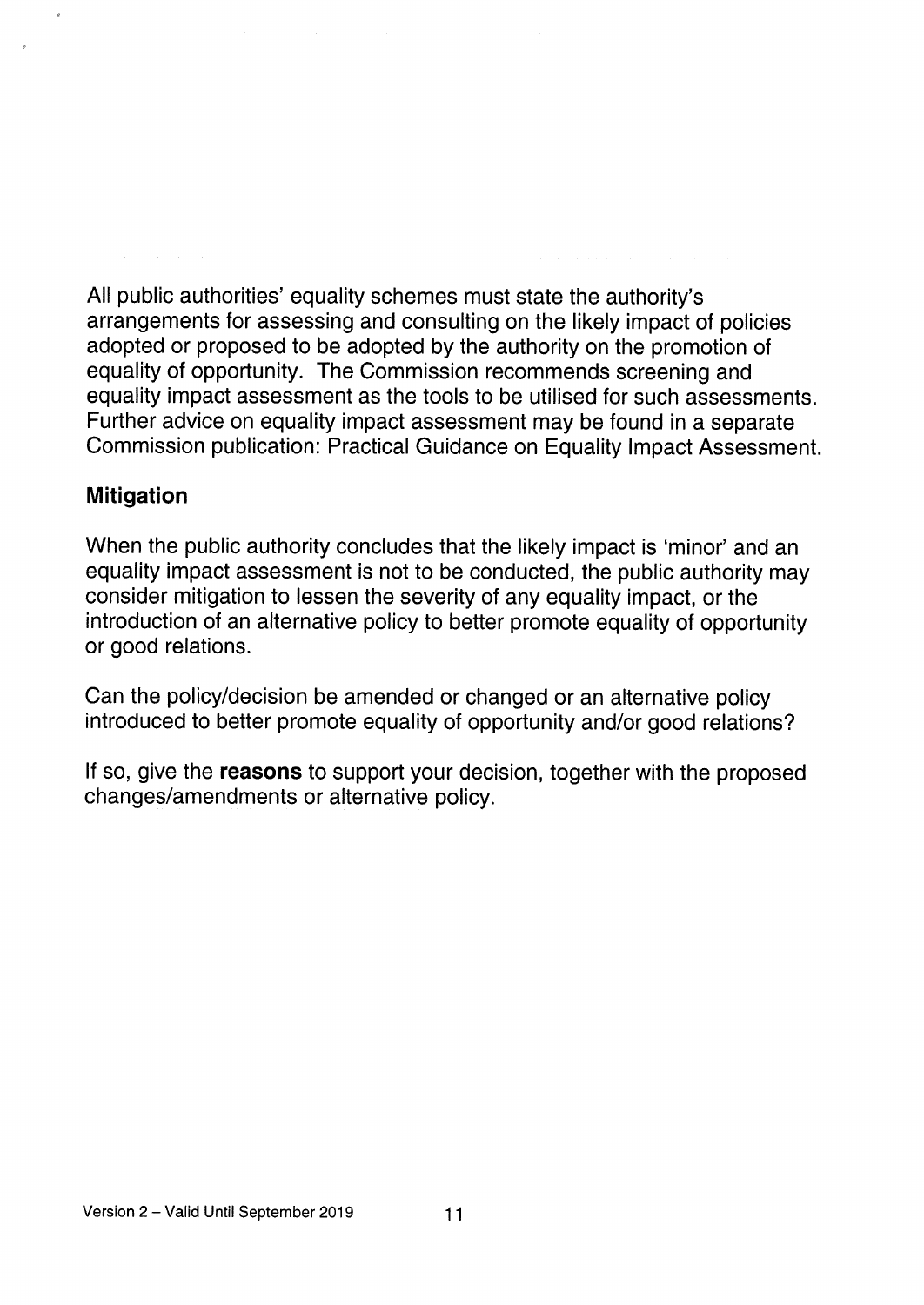# Timetabling and prioritising

Factors to be considered in timetabling and prioritising policies for equality impact assessment.

If the policy has been 'screened in' for equality impact assessment, then please answer the following questions to determine its priority for timetabling the equality impact assessment.

On a scale of 1-3, with <sup>1</sup> being the lowest priority and 3 being the highest, assess the policy in terms of its priority for equality impact assessment.

| <b>Priority criterion</b>                            | <b>Rating</b><br>$(1-3)$ |
|------------------------------------------------------|--------------------------|
| Effect on equality of opportunity and good relations |                          |
| Social need                                          |                          |
| Effect on people's daily lives                       |                          |
| Relevance to a public authority's functions          |                          |

Note: The Total Rating Score should be used to prioritise the policy in rank order with other policies screened in for equality impact assessment. This list of priorities will assist the public authority in timetabling. Details of the Public Authority's Equality Impact Assessment Timetable should be included in the quarterly Screening Report.

Is the policy affected by timetables established by other relevant public authorities?

If yes, please provide details